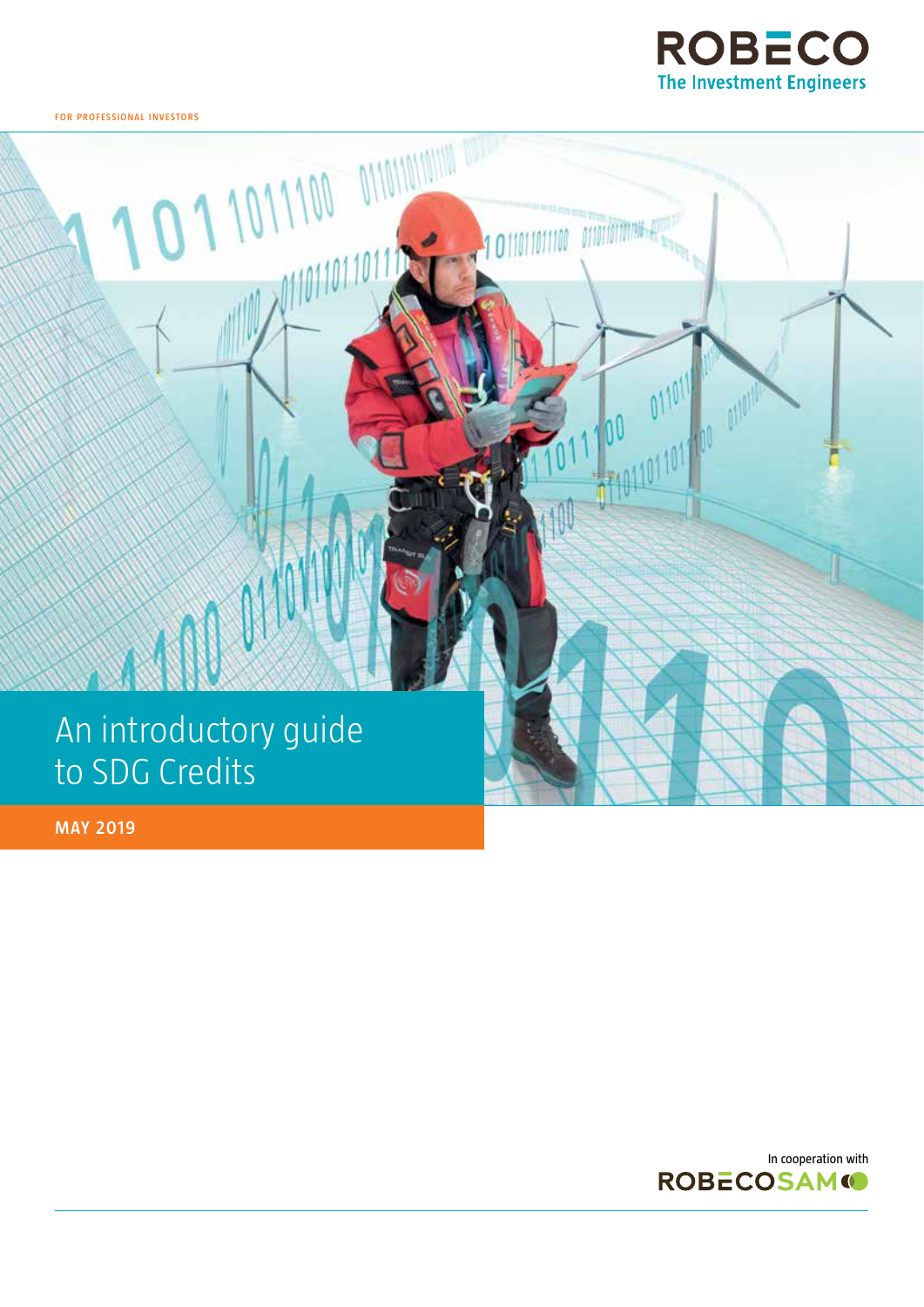## Introduction

Although investors are increasingly embracing sustainable investing, there is no one-size-fits-all approach. Sustainable investing means different things to different people, and their investment goals can vary considerably. While it is easy for asset managers to talk about sustainability, it is much more challenging for them to implement it. Compounding the lack of a clear definition is the challenge of measuring the impact sustainable investors make. Nevertheless, there have been some very interesting developments in this ever-evolving investment field.

Launched in 2015 and often used as the basis for impact investing, the UN's Sustainable Development Goals (SDGs) take the quest for sustainability to the next level by making integration tangible and measurable. Investors are becoming increasingly interested in investment products that contribute to the realization of these goals and at the same time offer attractive returns. Building on the success of the Millennium Development Goals and adopted as part of 2030 Agenda for Sustainable Development, which was signed by 193 countries, the SDGs are a vast agenda of 17 goals and 169 targets such as the elimination of poverty and hunger, decent work and growth, sustainable cities and communities.

The UN Commission on Trade and Development (UNCTAD) estimates that between USD 5 and 7 trillion per year will be needed to achieve these

goals within this timescale. As governments alone are unlikely to be able find such huge sums of money, the UN has explicitly asked the private sector, including asset owners, to contribute as well. According to a survey among Dutch institutional investors carried out by the Dutch Association of Investors for Sustainable Development (VBDO), the SDGs are on the agenda of pension fund boards, although most of them have yet to integrate SDGs in their portfolios.

### **Why should investors embrace the SDGs?**

There are many, often quite intuitive reasons why it is essential to incorporate SDG considerations into investment strategies. In an increasingly renewables-powered global economy, it is easy to foresee that the business models of companies such as coal miners, oil producers



#### **Figure 1: The UN Sustainable Development Goals**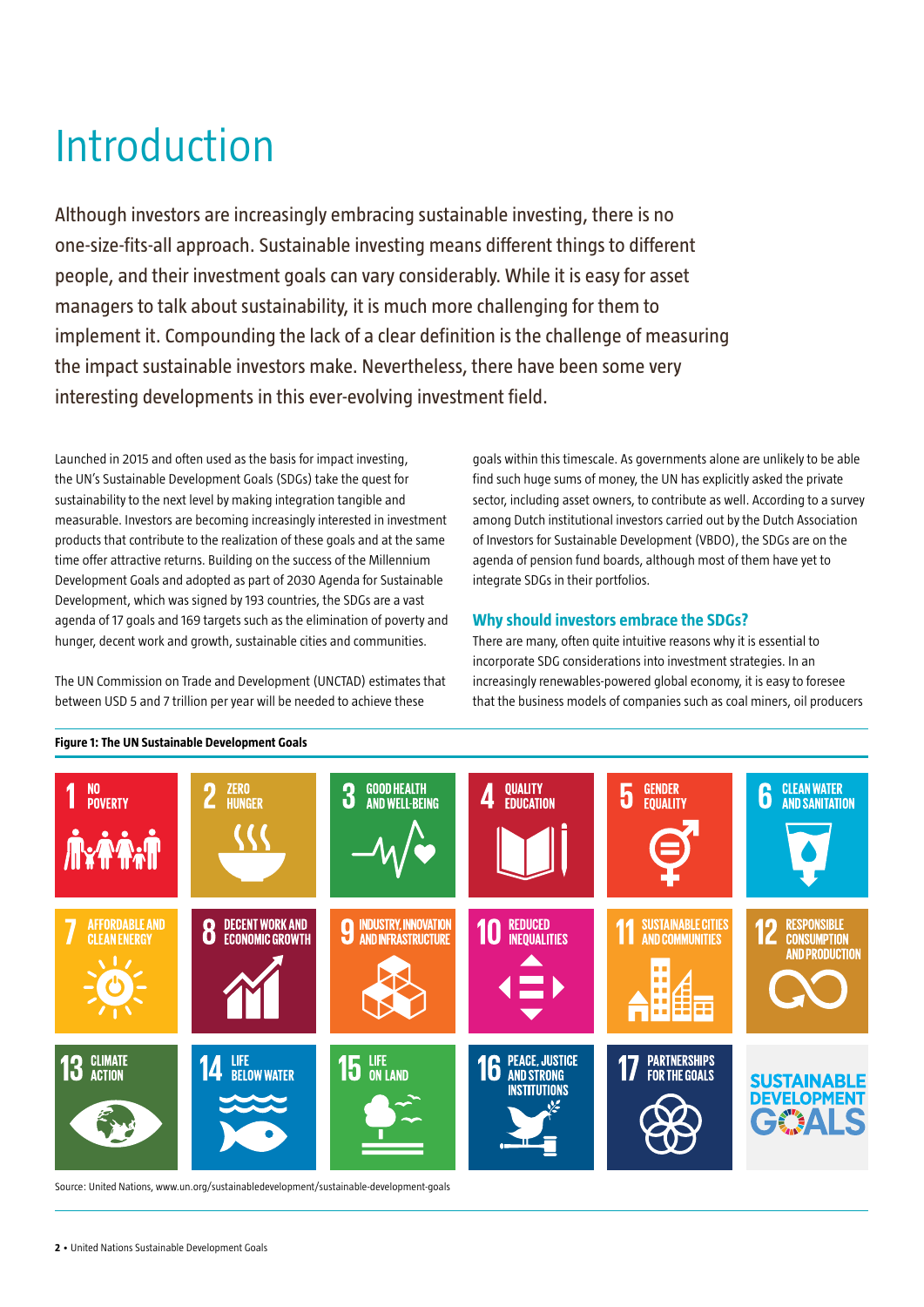and fossil fuel-based electricity generators will come under severe pressure. Although less obvious, the same applies to car manufacturers that do not adapt quickly enough to a world of electric vehicles.

The financial consequences – in the form of fines, compensation and potential license withdrawals – can be very material for companies that fail to act in accordance with the SDGs. Environmental spills, bribery, money laundering and miss-selling are a few examples. Ignoring the SDGs could therefore ultimately affect every investor, reinforcing the relevance of SDG-linked investment strategies. Those companies that offer solutions to help achieve the SDGs may well be the winners of the future as well as attractive investment candidates.

#### **SDGs and Robeco**

Robeco has been at the forefront of sustainable investing for nearly 25 years. Our long history of innovation and enhancing sustainable products and services is the result of close cooperation between our Credits team,

Active Ownership team, and sustainability analysts at our Swiss affiliate RobecoSAM. We were one of the first asset managers to launch an SDG Equities product and the very first to launch an SDG Credits product.

We can apply various dimensions of sustainability to credit portfolios including exclusion, ESG integration, engagement, environmental footprint reduction, green bonds and alignment with the UN SDGs. ESG integration, exclusion of the most controversial companies, and engagement have been an integral part of all our credit strategies for the last decade. Consistently integrating ESG information in our bottom-up credit analysis, and thus avoiding defaults or distressed situations, has significantly contributed to reducing downside risks in our credit portfolios

We strongly believe that using financially material ESG information leads to better-informed investment decisions and benefits society.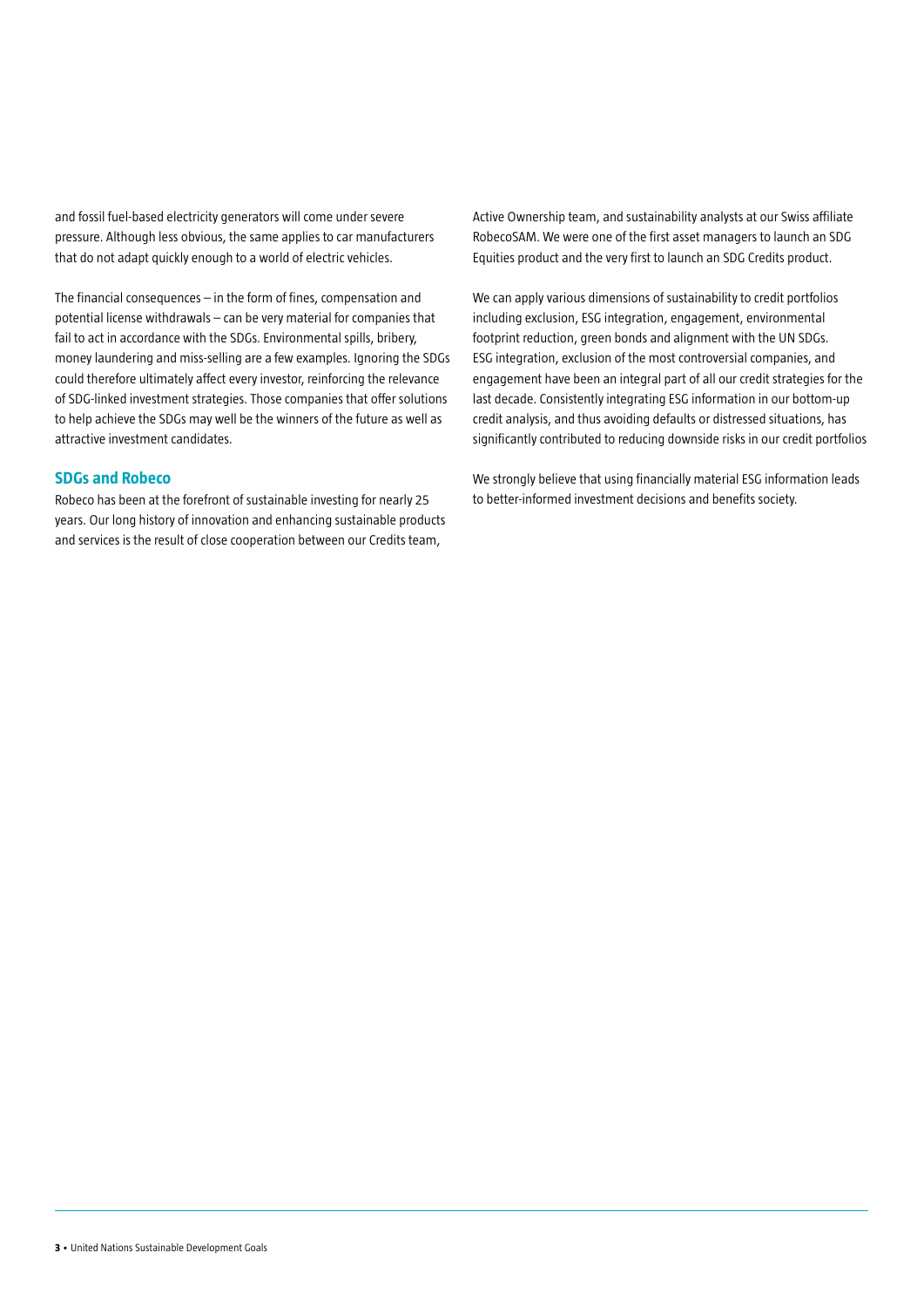# RobecoSAM SDG screening process

With 17 goals and 169 targets, the SDGs address a very broad range of issues, some of which have conflicting impacts on each other. Robeco and RobecoSAM have developed a comprehensive proprietary SDG measurement framework with clear, objective and consistent guidelines for dealing with these challenges.



#### **Step 1 – What do companies produce?**

The first step links the products and services offered by companies to the SDGs and assesses to what extent they contribute to or detract from them. An extensive set of rules and key performance indicators (KPIs) are used for this and these are summarized in our guidebook, which links each sector and industry to specific SDGs that correspond to the products and services of the specific company. Having established the starting point of the sector's contribution and impact, Robeco's credit analysts then dig deeper to look at the individual companies within the sector. For example, for telecom companies, the starting point in terms of contribution is positive. Telecommunication is an essential part of the infrastructure needed to maintain a safe, secure and connected society. Industrialization and increased productivity are highly dependent on effective telecommunications and help make cities smarter and more sustainable. This means that the telecom sector can help build a resilient infrastructure (SDG 9), promote economic growth (SDG 8) and ultimately end poverty (SDG 1).

We then determine the extent of the contribution, which in the case of telecom is deemed to be low. Having established the starting point of the sector's contribution and impact, we then take a closer look at the individual companies within this sector. To this end, we have defined a set of KPIs per sector against which the individual companies are assessed. If, for example, more than 25% of a telecom company's sales are made in emerging markets (which have the most to gain from a good telecom network), we upgrade the impact from positive-low to positive-medium; or, if this figure is 50%, to positive-high.

#### **Step 2 – How do companies produce?**

The second step is about how a company operates. Does it cause pollution, respect labor rights, respects the rule of law and have a diversified management? In Step 2, credit analysts check whether the way each company operates is compatible with the SDGs. The factors they examine include corporate environmental policies, conduct track record and governance framework. And, if necessary, the SDG ratings can be adjusted accordingly.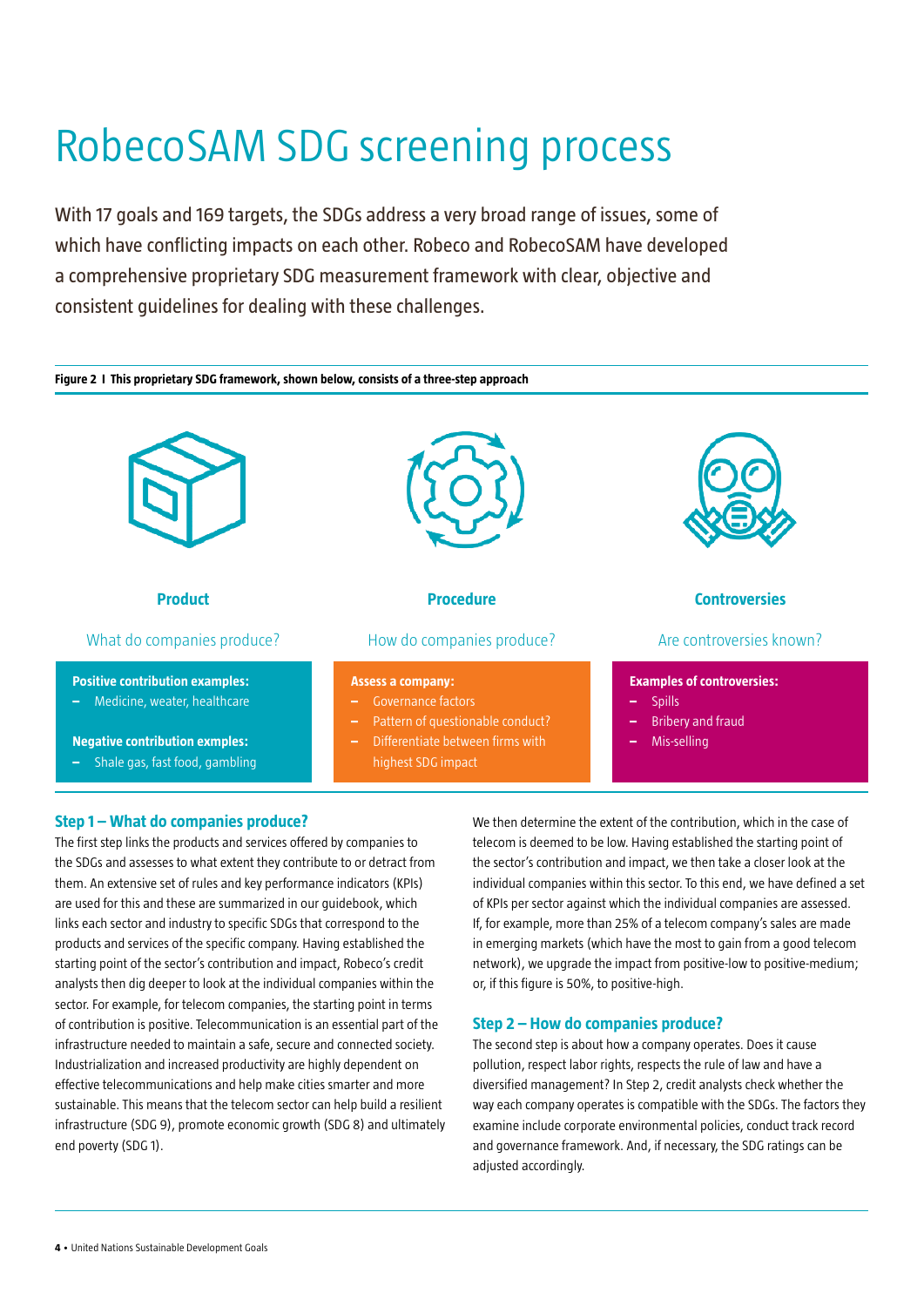#### **Step 3 – Are there any controversies?**

The third and final step is to establish whether companies have been involved in any controversies. A company can meet the criteria Steps 1 and 2 by making the right products and operating in the right manner but still be caught up in controversies such as oil spills, fraud or bribery. In this context, it is important to know if the controversy is structural or just a one-off, and whether the management has taken sufficient precautions to prevent recurrence in the foreseeable future.

The results of this three-step analysis are quantified in a proprietary SDG score and each company is scored on the basis of its contribution to the SDGs (positive, neutral or negative) and the impact of this contribution (high, medium or low). This is shown below in Figure 3.

**Figure 3 | Outcome three-step process quantified in SDG rating framework**

| Assessment      | Impact | <b>SDG Score</b> |
|-----------------|--------|------------------|
|                 | High   | $+3$             |
| <b>Positive</b> | Medium | $+2$             |
|                 | Low    | $+1$             |
| <b>Neutral</b>  |        | 0                |
| <b>Negative</b> | Low    | $-1$             |
|                 | Medium | $-2$             |
|                 | High   | -3               |

Source: Robeco, RobecoSAM

Based on these proprietary SDG scores, Robeco's Credits team can screen the universe for corporate bonds issued by companies that contribute to the UN SDGs and exclude corporate bonds of companies that detract from them. As shown below, we then apply our well-established and proven

credit investment process to create a credit portfolio that not only makes a positive contribution to the UN SDGs but also delivers attractive financial returns.

However, the fact that a credit has made it through the SDG screening is never the only reason to invest in it. We also conduct a fundamental credit analysis and will only take a position if it offers attractive valuations relative to its fundamentals and issuers with a similar rating. After all, our aim is twofold: to contribute to the UN SDGs and deliver attractive returns for clients.

### **Will the SDG screening cause sector biases in credit portfolios?**

Robeco's Credits team has applied the SDG measurement framework to a credit universe of over 600 names. This universe is diversified in terms of sectors and consists of investment grade, high yield, and emerging issuers. The overall outcome was that 60% of the companies were assessed as making a positive contribution. 24% of the companies analyzed received a negative SDG score, and 16% received a neutral ranking. In 10% of cases, the scores were adjusted in Step 2 and 3. It is difficult to approach SDGs purely through sectors. Nevertheless, a few general conclusions can be drawn from applying the SDG screening. Grid operators and companies in the banking, health care, utility and communications sectors generally have strong a SDG profile; while companies in the food and beverage, automotive and energy sectors generally have a weaker one.

The weaker SDG profile of companies in the food and beverage sector might seem somewhat surprising. Intuitively, one would expect the food and beverage sector as a whole to contribute significantly to SDG 2 (Zero

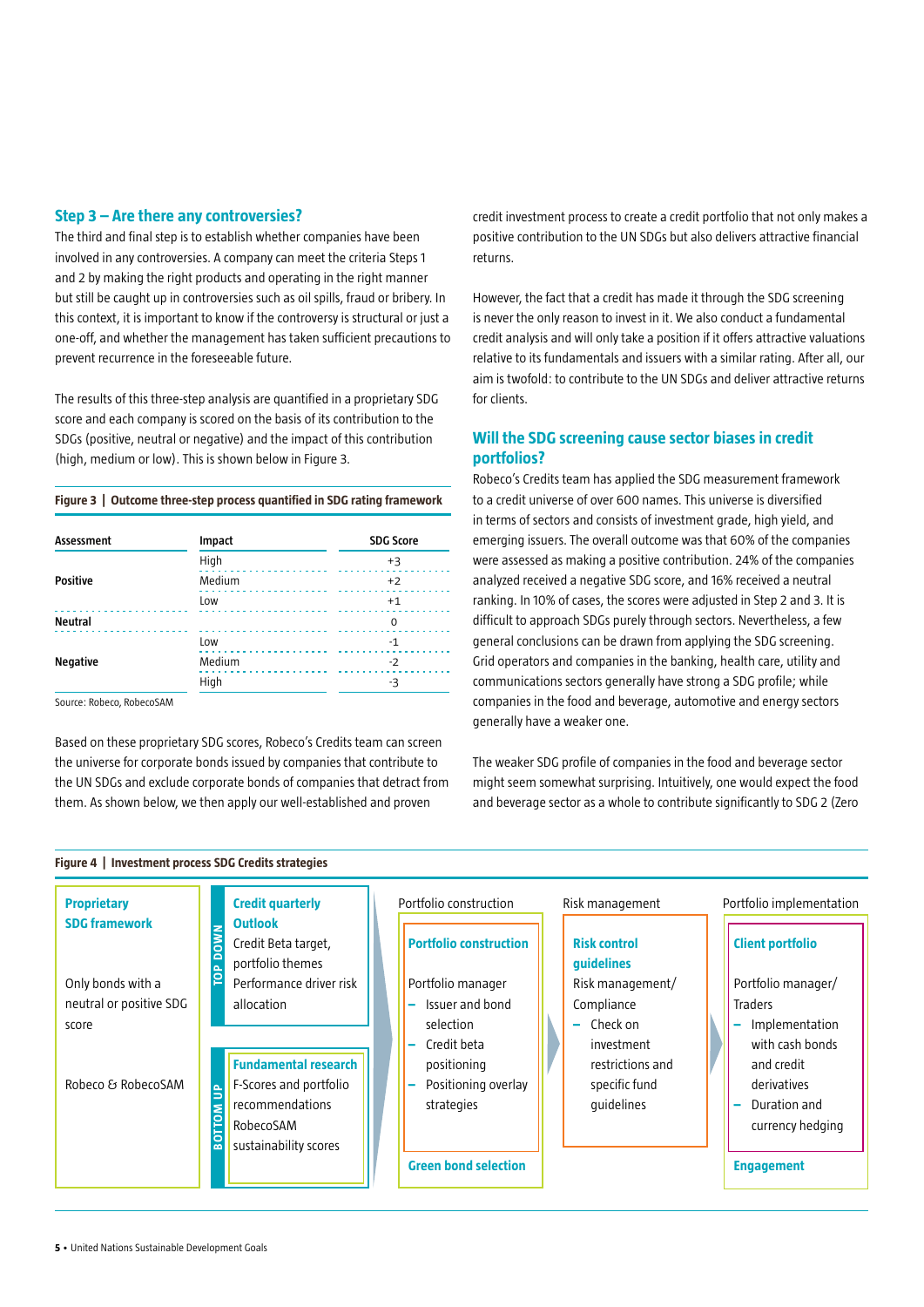Hunger). Unfortunately, however, the opposite turns out to be the case. Both SDG 2 and SDG 3 (Good Health and Well-Being) require healthy and nutritious food. And herein lies the problem. Most food and beverage producers add too much sugar and/or fat to their products. The result is unhealthy high-calorie foods that are helping fuel the global obesity epidemic. More and more food manufacturers are adapting their product palette to tackle this, but the proportion of healthy foods they produce is generally still far below the thresholds defined in our SDG framework.

Another challenging industry from an SDG perspective is the energy sector. In our SDG framework both the E&P (exploration and production) and oil services (oilfield services and refining) industries are assessed as negative. We currently categorize natural gas as an 'intermediate' energy source and believe it could facilitate the transition to a global economy based entirely on renewable sources of energy. Those E&P companies at which over 65% of production consists of natural gas actually receive a positive-low impact SDG score, while those with 45% receive a neutral impact score. An additional requirement is that companies in this industry should not engage in fracking. Unfortunately, there are very few companies that are able to achieve these thresholds.

Other sectors that generally do not do particularly well in the SDG assessment are the aerospace, defense, tobacco, and gaming industries. Sectors that have a more positive impact from an SDG perspective include telecoms, banks, grid operators, and healthcare/pharmaceutical companies.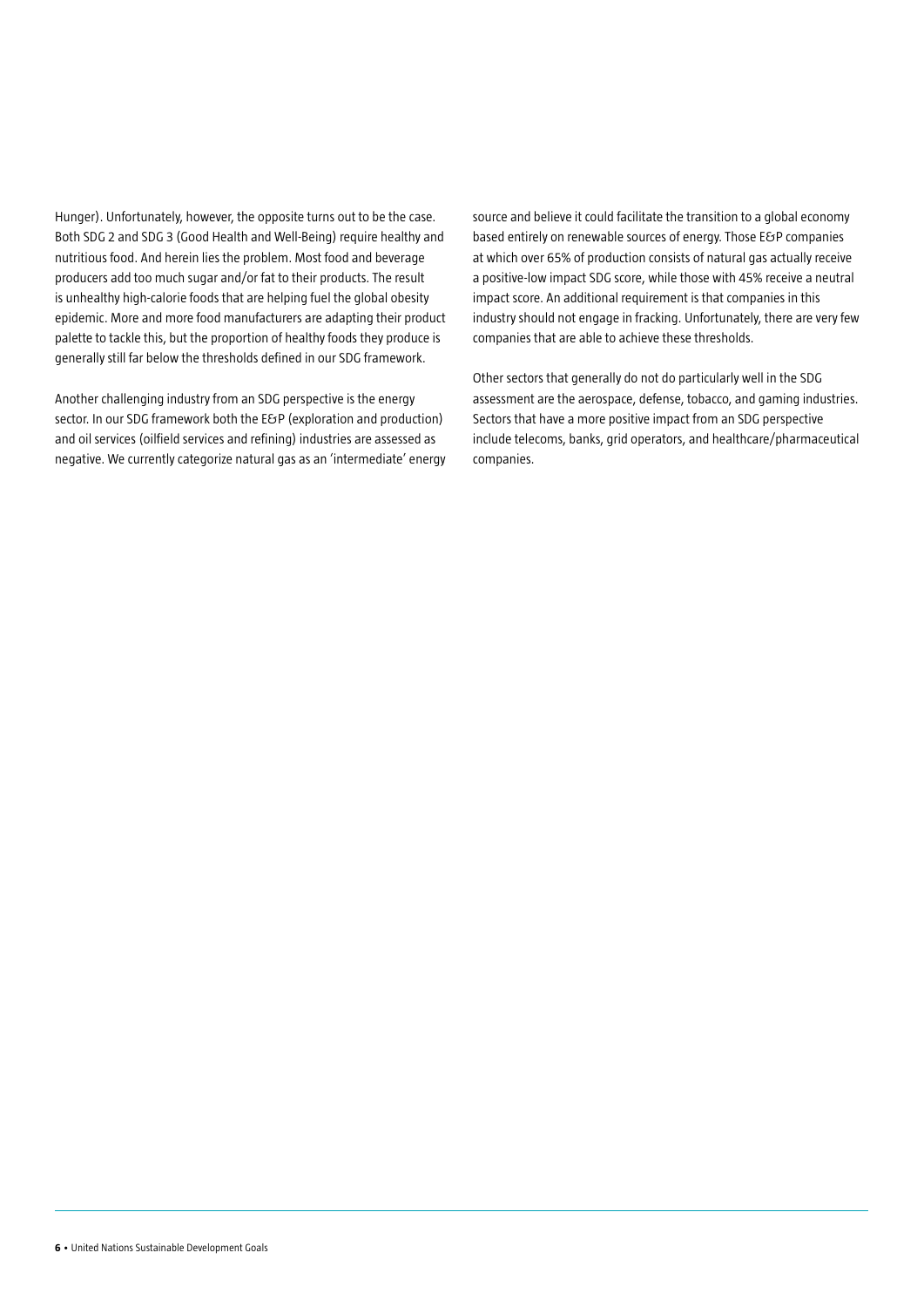## Robeco SDG Credits Funds

Robeco currently offers three different SDG Credits funds: RobecoSAM Euro SDG Credits<sup>1)</sup>, RobecoSAM Global SDG Credits and RobecoSAM SDG Credits Income<sup>2)</sup>. These funds share the same SDG framework described above. Only bonds with an SDG score of 0 or higher are eligible for inclusion in the portfolios; the funds do not invest in companies that detract from these goals. As such, the funds are designed to make a clear contribution to the UN's Sustainable Development Goals but also outperform a mainstream corporate bond index (Euro SDG Credits and Global SDG Credits) or optimize yield and income (SDG Credits Income).

RobecoSAM Euro SDG Credits<sup>1)</sup> provides a well-diversified exposure to the Euro investment grade credit market and invests in companies that contribute positively to the UN's Sustainable Development Goals. The fund aims to outperform the Bloomberg Barclays Euro Aggregate Corporate Bond Index through active credit selection over a full credit cycle. The fund can take some off-benchmark positioning in high quality high yield bonds and hard currency emerging corporate bonds.

**RobecoSAM Global SDG Credits** provides a diversified exposure to the Global investment grade credit market and invests in companies that contribute positively to the UN's Sustainable Development Goals. The fund aims to outperform the Bloomberg Barclays Global Aggregate Corporate Bond Index through active credit selection over a full credit cycle. The fund can take off-benchmark positions in high quality high yield bonds and hard currency emerging corporate bonds (max 20% in each of the categories, together cannot be more than one-third of the total portfolio).

**RobecoSAM SDG Credits Income2)** aims to provide an attractive yield and stable income throughout the credit cycle and invest in companies that contribute positively to the UN's Sustainable Development Goals. The fund is a multi-asset credit strategy and has no formal benchmark, however the starting point is a portfolio that is equally split across global investment grade corporate bonds, global high yield corporate bonds and hard currency emerging market corporate bonds. Depending on the phase of the credit cycle, the fund can change its allocation to these different segments of the credit market to achieve the best risk/return profile for that particular market phase. For example, in a bear market phase, the emphasis will be more on capital preservation, which can be achieved by adding government exposure to the portfolio; while in a recovery phase, the fund will shift its asset allocation more towards high yield, emerging bonds and subordinated debt.

#### 1) Robeco Euro Sustainable Credits will be renamed into RobecoSAM Euro SDG Credits as of the prospectus change in June 2019

2) Robeco Credits Income will be renamed into RobecoSAM SDG Credits Income as of the prospectus change in June 2019

### **Portfolio's contribution to the UN's Sustainable Development Goals**

For the SDG Credits funds, we publish quarterly reports on how the portfolio contributes to the SDGs. Below is an excerpt from this report for the RobecoSAM Global SDG Credits fund as of the end of March 2019. In the report, we group the SDGs under the following themes: Basic Needs, Healthy Planet, Sustainable Society, Equality and Opportunity, and Robust Institutions. The current portfolio contributes the most to Sustainable Society (SDGs 8, 9, 11 and 13), Healthy Planet (SDGs 7, 12, 14 and 15) and Equality & Opportunity (SDGs 1, 5 and 10).



Additionally, we publish quarterly reports on the portfolio's environmental footprint relative to the relevant index. Below is an excerpt from this report for the RobecoSAM Euro SDG Credits fund as of the end of March 2019 which shows the portfolio's impact on four environmental factors: greenhouse gas emissions, energy consumption, water use and waste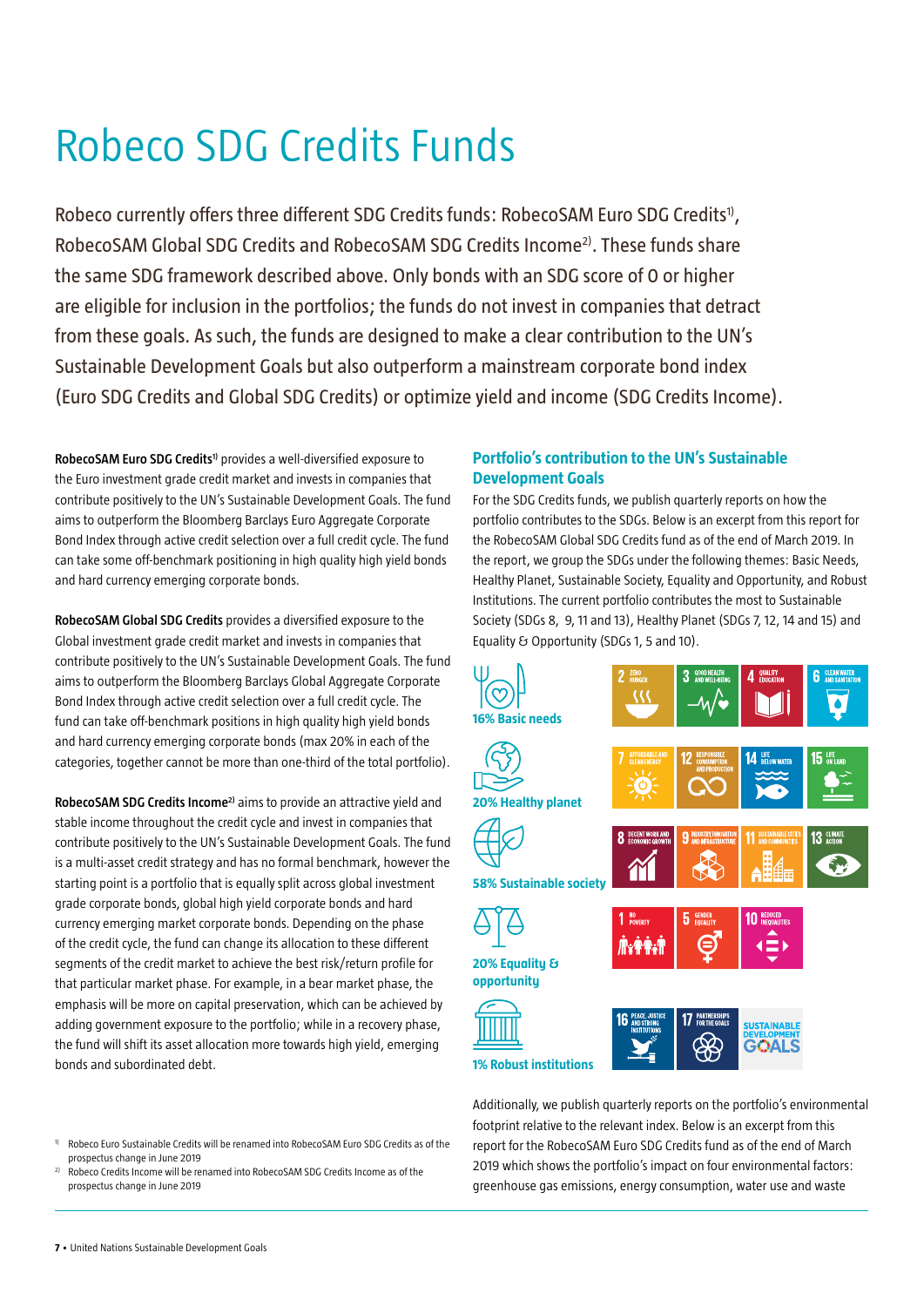generation. Typically, the positive SDG screening will result in a more favorable environmental footprint for the portfolio (green bars) compared to the index (black bars).

### **The environmental footprint in more detail**



As of 31.03.2019

\* European average figures per year

| Average carbon dioxide emissions from new passenger cars per year; average 20000 km and 130 g CO2-eg/km; in t CO2-eg (source: www.eea.europa.eu) | 2.6           |
|--------------------------------------------------------------------------------------------------------------------------------------------------|---------------|
| Average electricity consumption per household and year; in MWh (source: www.ec.europa.eu/eurostat)                                               | 3.9           |
| Average water consumption per person and year; in m3 (source:www.eea.europa.eu)                                                                  | 47.5          |
| Average waste generation per household and year: in t (source: www.ec.europa.eu/eurostat)                                                        | $0.4^{\circ}$ |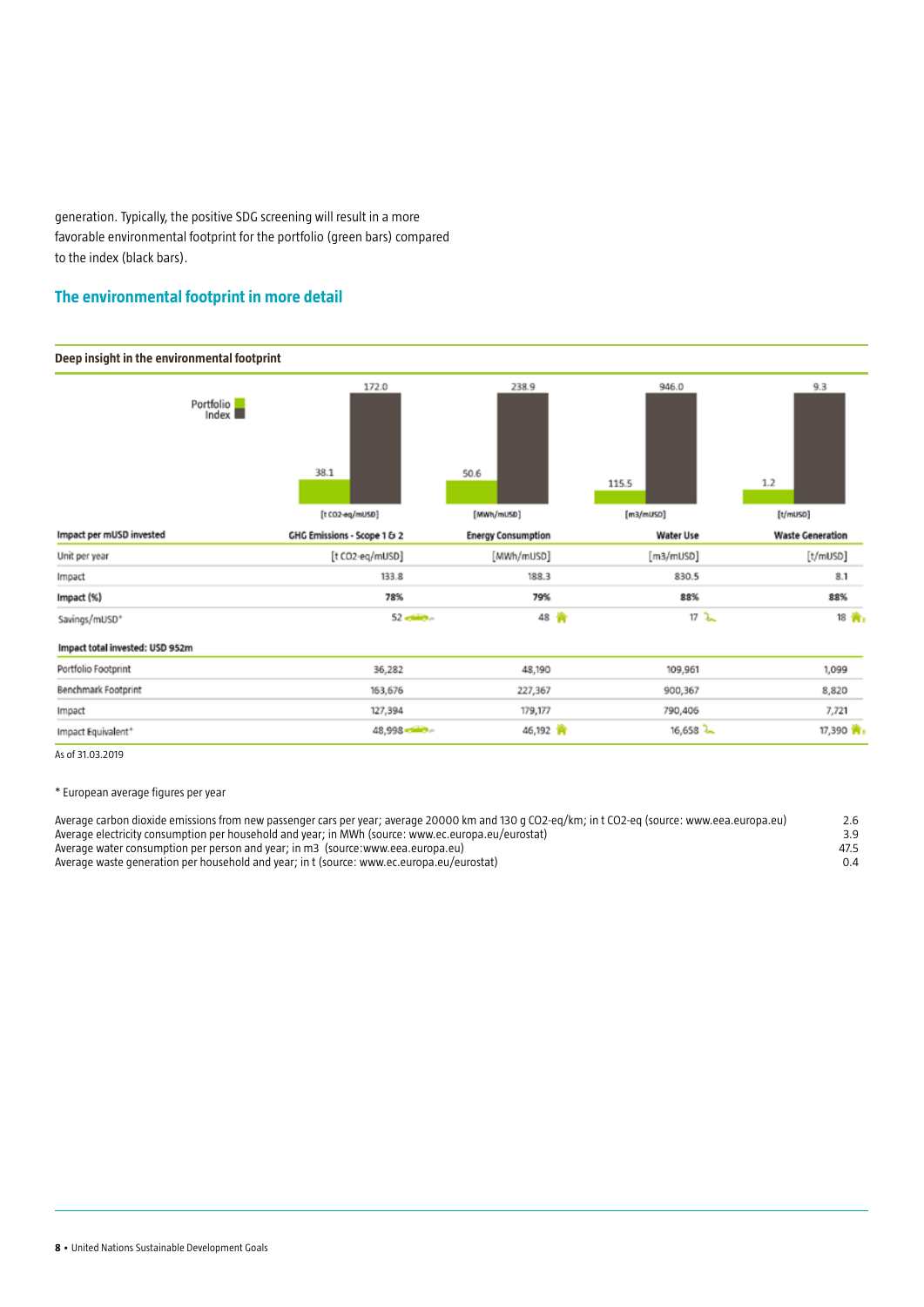# Conclusion

The UN's Sustainable Development Goals (SDGs) are a universal call to action to end poverty, protect the planet and ensure that all people enjoy peace and prosperity. These 17 goals build on the successes of the Millennium Development Goals, while including new priority areas such as climate change, economic inequality, innovation, sustainable consumption, and peace and justice. They take the quest for sustainability to the next level by making it tangible and measurable. Investors are taking a growing interest in investments that contribute to the realization of these goals and at the same time offer attractive returns. However, assessing a company's contribution to the SDGs can present challenges.

Robeco and RobecoSAM have developed a comprehensive proprietary SDG measurement framework with clear, objective and consistent

guidelines for dealing with these challenges. Using this proprietary SDG framework, we can construct credit portfolios that are diversified across issuers and sectors and make a clear positive contribution to the SDGs but also deliver attractive financial returns for our investors. Our SDG screening can also help reduce downside risks in credit portfolios, as it separates the wheat from the chaff and prevents investors from investing in companies with outmoded business models that have come under severe pressure. Examples include automotive companies that do not adapt quickly enough to a world of electric vehicles and traditional integrated oil producers. Companies that offer solutions to help achieve the SDGs may well be the winners of the future as well as attractive investment candidates.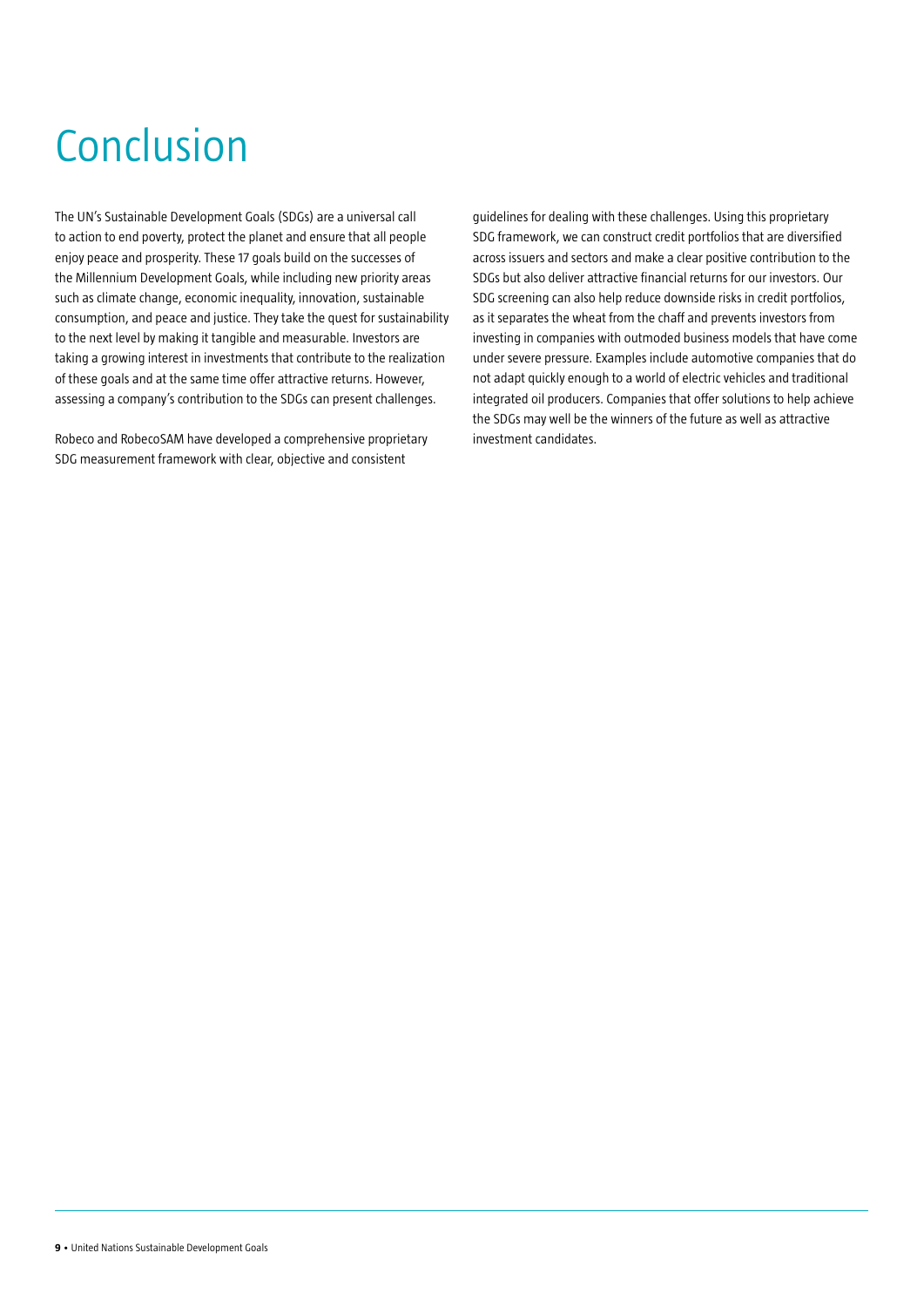### **Contact**

#### **Robeco**

Weena 850 3014 AD Rotterdam The Netherlands

#### **robeco.nl**

#### **Important Information**

Robero Institutional Asset Management B.V. has a license as manager of Undertakings for Collective Investment in Transferable Securities (UCITS) and Alternative Investment Eunds (AIFs) ("Fund(s)") from The Netherlands Auth for the Financial Markets in Amsterdam. This document is solely intended for professional investors, defined as investors qualifying as professional clients, have requested to be treated as professional clients, or are aut such information under any applicable laws. Robeco Institutional Asset Management B.V and/or its related, affiliated and subsidiary companies, ("Robeco"), will not be liable for any damages arising out of the use of this d information qualifies as a reasonable and appropriate minor non-monetary benefit under MiFID II, users that provide investment services in the European Union are responsible to comply with applicable recordkeeping and disc requirements. The content of this document is based upon sources of information believed to be reliable and comes without warranties of any kind. Without further explanation this document cannot be considered complete. Any opinions, estimates or forecasts may be changed at any time without prior warning. If in doubt, please seek independent advice. It is intended to provide the professional investor with general information on Robeco's s capabilities, but has not been prepared by Robeco as investment research and does not constitute an investment recommendation or advice to buy or sell certain securities or investment products and/or to adopt any investmen strategy and/or legal, accounting or tax advice. All rights relating to the information in this document are and will remain the property of Robeco. This material may not be copied or used with the public. No part of this they fully understand the risk associated with any Robeco product or service offered in their country of domicile ("Funds"). Investors should also consider their own investment objective and risk tolerance level. Historica of the country in which you reside, then you should be aware that due to exchange rate fluctuations the performance shown may increase or decrease if converted into your local currency. The performance data do not take acc end-of-month transaction prices net of fees up to 4 August 2010. From 4 August 2010, the transaction prices net of fees will be those of the first business day of the month. Return figures yersus the benchmark show the inv management result before management and/or performance fees; the Fund returns are with dividends reinvested and based on net asset values with prices and exchange rates of the valuation moment of the benchmark. Please refe to the prospectus of the Funds for further details. Performance is quoted net of investment management fees. The ongoing charges mentioned in this document are the ones stated in the Fund's latest annual report at closing subscribe for interests in a Fund offered in a particular jurisdiction must be made solely on the basis of information contained in the prospectus, which information may be different from the information contained in this Prospective applicants for shares should inform themselves as to legal requirements also applying and any applicable exchange control regulations and applicable taxes in the countries of their respective citizenship, resid the Fund and associated risks is contained in the prospectus. The prospectus and the Key Investor Information Document for the Robeco Funds can all be obtained free of charge at www.robeco.com.

#### **Additional Information for US investors**

Neither Robeco Institutional Asset Management B.V. nor the Robeco Capital Growth Funds have been registered under the United States Federal Securities Laws, including the Investment Company Act of 1940, as amended, the United States Securities Act of 1933, as amended, or the Investment Advisers Act of 1940. No Fund shares may be offered or sold, directly or indirectly, in the United States or to any US Person, A US Person is defined as ( individual who is a citizen or resident of the United States for federal income tax purposes; (b) a corporation, partnership or other entity created or organized under the laws of or existing in the United States; (c) an e the income of which is subject to United States federal income tax regardless of whether such income is effectively connected with a United States trade or business. Robeco Institutional Asset Management US Inc. ("RIAM US"), an Investment Adviser registered with the Securities and Exchange Commission under the Investment Advisers Act of 1940, is a wholly owned subsidiary of ORIX Corporation Europe N.V. and offers investment advisory services t research, operational and administrative services.

#### **Additional Information for investors with residence or seat in Australia and New Zealand**

This document is distributed in Australia by Robeco Hong Kong Limited (ARBN 156 512 659) ("Robeco"), which is exempt from the requirement to hold an Australian financial services license under the Corporations Act 2001 (Cth) pursuant to ASIC Class Order 03/1103. Robeco is regulated by the Securities and Futures Commission under the laws of Hong Kong and those laws may differ from Australian laws. This document is distributed only to "wholesale wholesale investors within the meaning of clause 3(2) of Schedule 1 of the Financial Markets Conduct Act 2013 ('FMCA'). This document is not for public distribution in Australia and New Zealand.

#### **Additional Information for investors with residence or seat in Austria**

This information is solely intended for professional investors or eligible counterparties in the meaning of the Austrian Securities Oversight Act.

#### **Additional Information for investors with residence or seat in Brazil**

The Fund may not be offered or sold to the public in Brazil. Accordingly, the Fund has not been nor will be registered with the Brazilian Securities Commission – CVM, nor has it been submitted to the foregoing agency for<br>a connection with any offer for subscription or sale of securities to the public in Brazil.

#### **Additional Information for investors with residence or seat in Canada**

No securities commission or similar authority in Canada has reviewed or in any way passed upon this document or the merits of the securities described herein, and any representation to the contrary is an offence. Robeco Institutional Asset Management B.V. is relying on the international dealer and international adviser exemption in Quebec and has appointed McCarthy Tétrault LLP as its agent for service in Quebec.

#### **Additional information for investors with residence or seat in the Republic of Chile**

Neither the issuer nor the Funds have been registered with the Superintendencia de Valores y Seguros pursuant to law no. 18.045, the Ley de Mercado de Valores and regulations thereunder. This document does not constitute a offer of, or an invitation to subscribe for or purchase, shares of the Funds in the Republic of Chile, other than to the specific person who individually requested this information on his own initiative. This may therefore

#### **Additional Information for investors with residence or seat in Colombia**

This document does not constitute a public offer in the Republic of Colombia. The offer of the Fund is addressed to less than one hundred specifically identified investors. The Fund may not be promoted or marketed in Colom or to Colombian residents, unless such promotion and marketing is made in compliance with Decree 2555 of 2010 and other applicable rules and regulations related to the promotion of foreign Funds in Colombia.

#### **Additional Information for investors with residence or seat in the Dubai International Financial Centre (DIFC), United Arab Emirates**

This material is being distributed by Robeco Institutional Asset Management B.V. (Dubai Office) located at Office 209, Level 2, Gate Village Building 7, Dubai International Financial Centre, Dubai, PO Box 482060, UAE. Robe by the DFSA.

**Additional Information for investors with residence or seat in France**<br>Robeco is at liberty to provide services in France. Robeco France (only authorized to offer investment advice service to professional investors) has b resolution authority (formerly ACP, now the ACPR) as an investment firm since 28 September 2012.

**Additional Information for investors with residence or seat in Germany** This information is solely intended for professional investors or eligible counterparties in the meaning of the German Securities Trading Act.

#### **Additional Information for investors with residence or seat in Hong Kong**

The contents of this document have not been reviewed by the Securities and Futures Commission ("SFC") in Hong Kong. If you are in any doubt about any of the contents of this document, you should obtain independent<br>professi